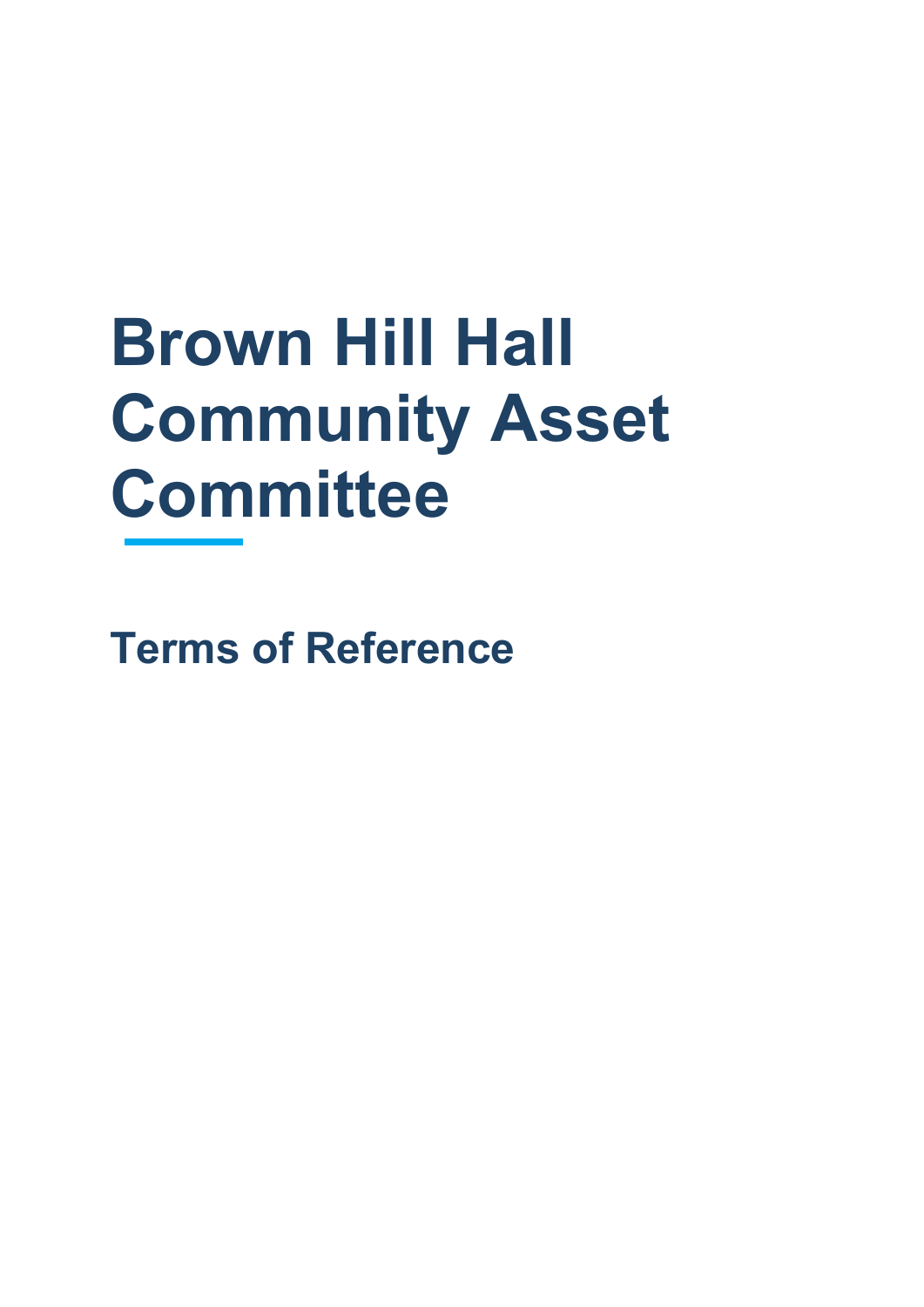

# **Contents**

| 1.               |  |
|------------------|--|
| 2.               |  |
| $\overline{3}$ . |  |
| $\overline{4}$ . |  |
| 5.               |  |
| 6.               |  |
| $\overline{7}$ . |  |
| 8.               |  |
| 9.               |  |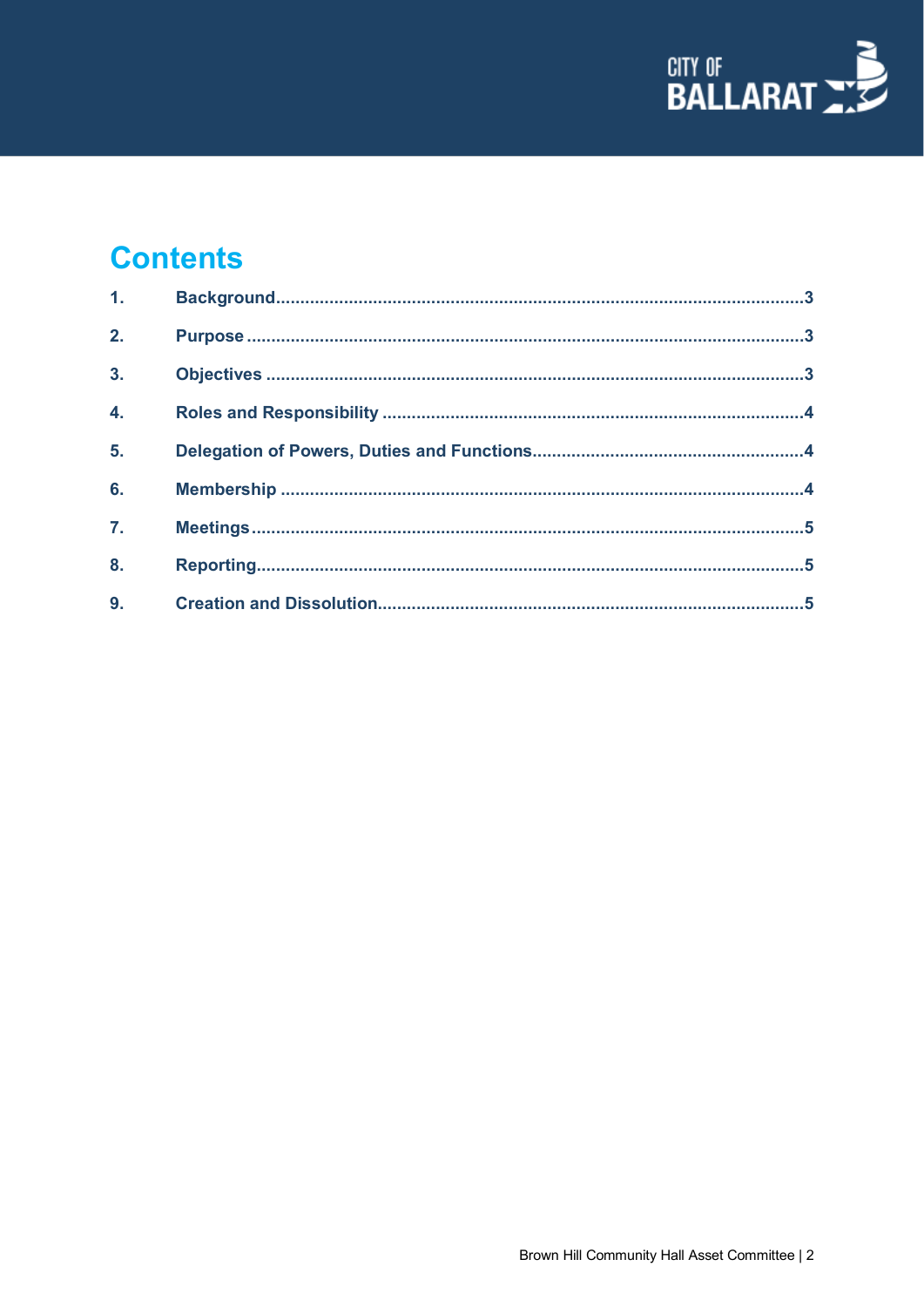

#### <span id="page-2-0"></span>**1. Background**

- 1.1. By this Terms of Reference document, the Ballarat City Council (Council) establishes the Brown Hill Hall Community Asset Committee (Committee) pursuant to section 65 of the *Local Government Act 2020* (the Act). The Committee is established for the management of the Community Asset known as the Brown Hill Hall.
- 1.2. The members of a Community Asset Committee have the powers, duties and functions as contained in the Instrument of Delegation from the Chief Executive Officer under section 47(1)(b) of the Act and as set out in these Terms of Reference. These Terms of Reference set out the structure and basis on which the Committee can operate on behalf of Council.
- 1.3. These Terms of Reference are authorised by a resolution (R203/20) of Council passed on 12 August 2020.

#### <span id="page-2-1"></span>**2. Purpose**

The Committee is established for the purpose of:

2.1 Encouraging use of the Brown Hill Hall by the local community and to promote the role played by the hall in enabling engaged participation in community life.

## <span id="page-2-2"></span>**3. Objectives**

*.*

The objectives of the Committee are:

- 3.1 Determine hiring fees for the hall.
- 3.2 Develop a public awareness and advertising program relating to the hall designed to increase community use of the hall.
- 3.3 Manage bookings for the hall.
- 3.4 Draft, with the agreement of Council, a hall hiring agreement
- 3.5 Identify maintenance needs, prioritise maintenance actions and provide details of remedial actions in annual report to Council
- 3.6 Be responsible for specific maintenance of the hall and grounds as outlined in the City of Ballarat Facility Maintenance Schedule (addendum1).
- 3.7 Ensure that Council is made aware of any matters that could have an impact on the Hall or its users.
- 3.8 Operate, as far as possible, on a self-sufficient basis.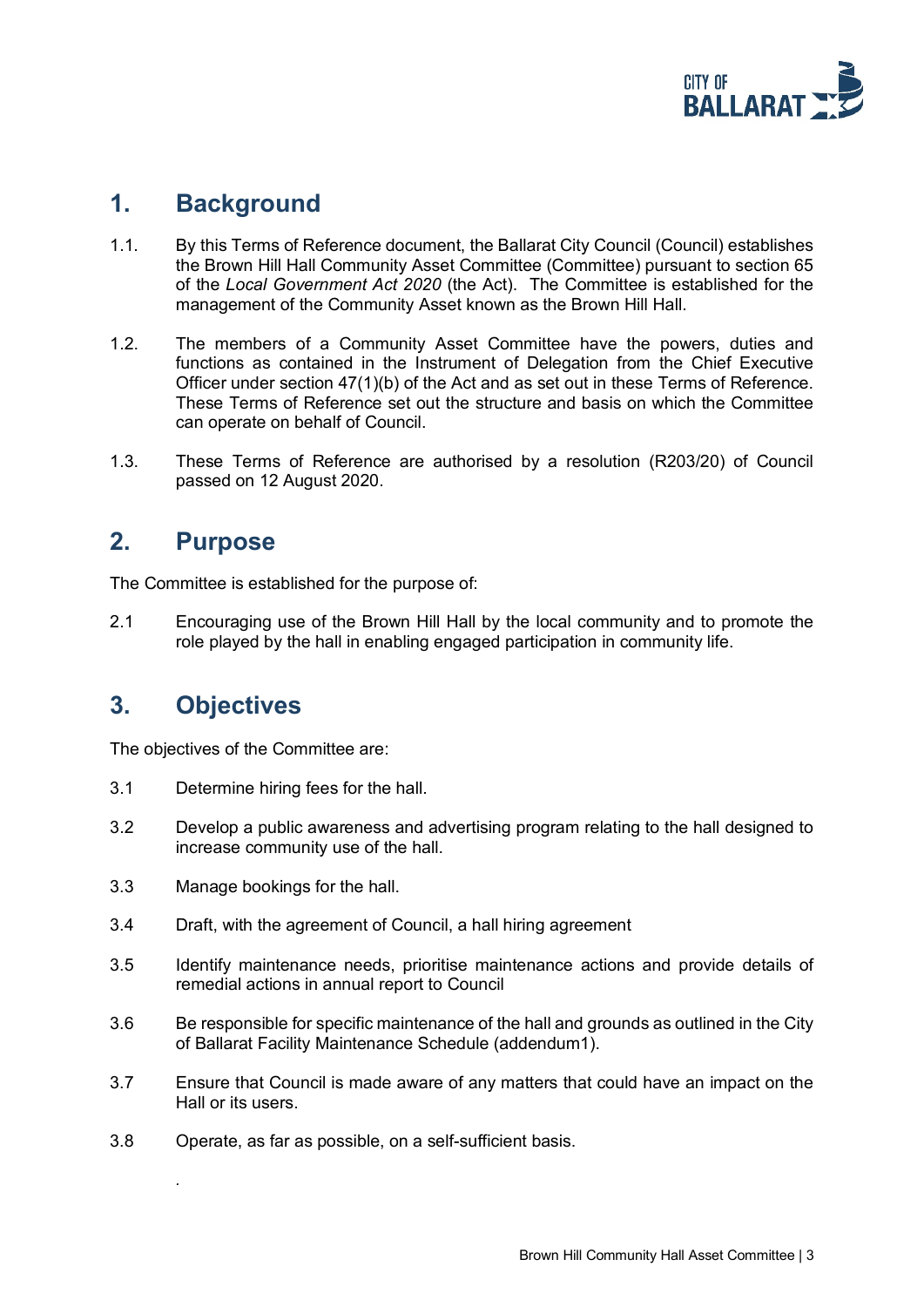

# <span id="page-3-0"></span>**4. Roles and Responsibility**

The role of the Committee is:

- 4.1 to exercise the duties and functions, in accordance with these Terms of Reference and as permitted by the Instrument of Delegation; and
- 4.2 oversee the effective operation of the hall.

#### <span id="page-3-1"></span>**5. Delegation of Powers, Duties and Functions**

- 5.1 In order to fulfil and carry out its purposes and objectives the Chief Executive Officer may delegate to the members of the Community Asset Committee, pursuant to section 47(1)(b) of the *Local Government Act 2020*, the powers, duties and functions set out in the Instrument of Delegation passed at Council on 12 August 2020 (R206/20) and attached to these Terms of Reference.
- 5.2 The powers, duties and functions of Council conferred on the Committee by these Terms of Reference and Instrument of Delegation must be exercised in accordance with any guidelines or policies that Council may from time to time adopt.
- 5.3 Committee members are at all times expected to act in accordance with their responsibilities set out in Council's Governance Rules and the Committee Policy.

#### <span id="page-3-2"></span>**6. Membership**

- 6.1. The Committee will consist of a minimum of 6 community members appointed by Council
- 6.2. The term of membership will be for a Council term. A re-appointment of committee members must occur by 30 June after each Council election
- 6.3. Council Officers who attend the meetings of the Committee are to provide advice and support to the Committee and are not considered Committee members and do not have voting rights.
- 6.4. Each member of the Committee has and may exercise one equal vote on any question before the Committee for determination.
- 6.5. Council will revise the membership and voting rights of each Committee member as it sees fit.
- 6.6. The Committee will elect a Chairperson at its first meeting. The election will be conducted in accordance with Council's Governance Rules.
- 6.7. If the Chairperson is absent from a Committee meeting, the Committee will select a temporary Chairperson to chair the Committee meeting.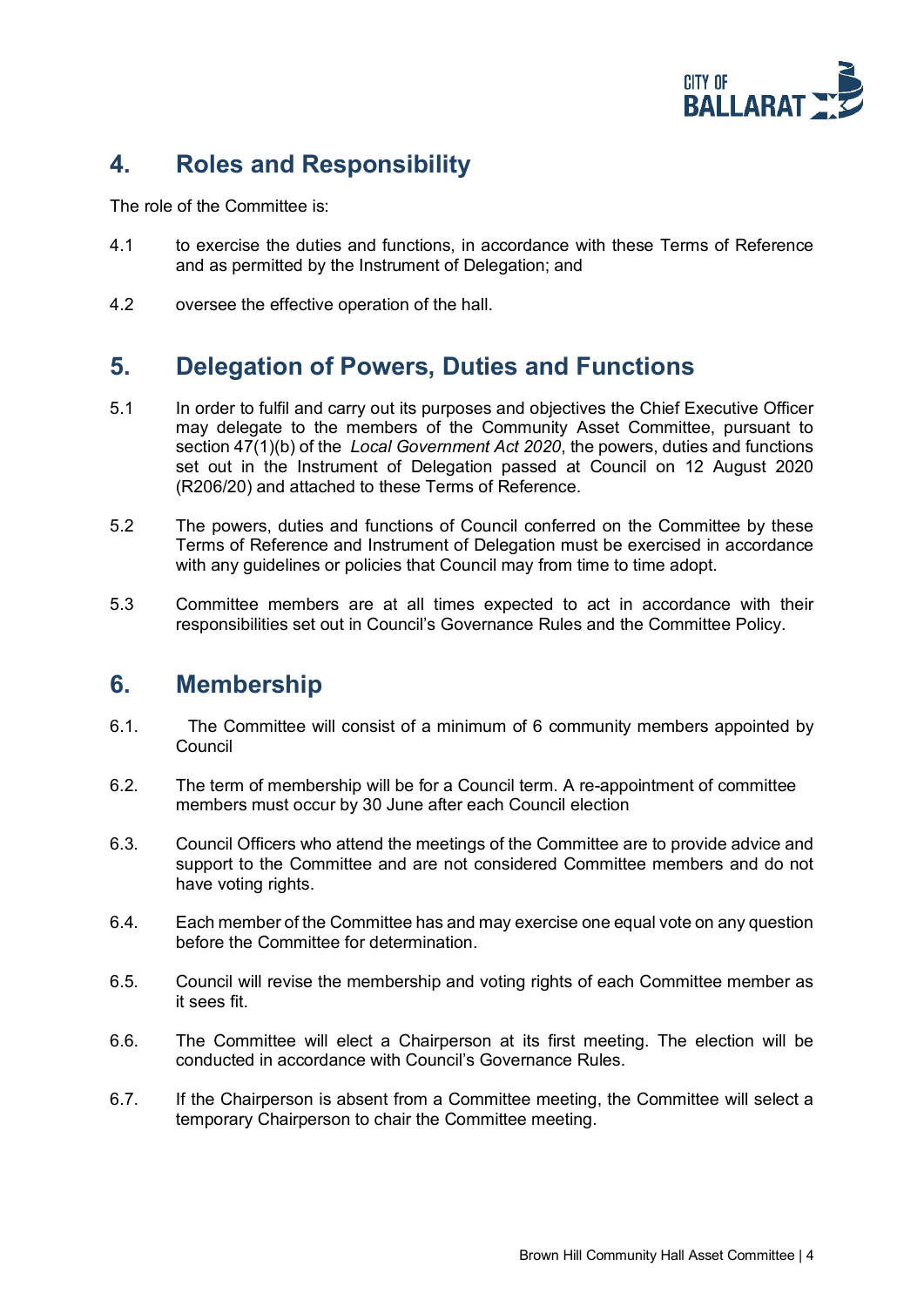

# <span id="page-4-0"></span>**7. Meetings**

- 7.1 Unless Council resolves otherwise, Committee meetings must be conducted in accordance with:
	- Council's Committee Policy; and
	- At the Committee's discretion, as exercised from time to time.
- 7.2 The Committee will meet not less than four times a year or as agreed by the Committee from time to time.
- 7.3 A quorum of the Committee will be half of the members plus one.
- 7.4 Voting will be by a majority of votes by a show of hands. Only members in attendance are entitled to vote. The Chairperson shall have the casting vote in the event of an equality of votes.

## <span id="page-4-1"></span>**8. Reporting**

The Committee is responsible for taking proper minutes of all meetings and preparing reports for the Committee's consideration in accordance with:

- 8.1 Council's Governance Rules as determined by Council;
- 8.2 Council's Committee Policy
- 8.3 the Committee's discretion, as exercised from time to time;
- 8.4 Minutes of Committee meetings must be forwarded to the Statutory Compliance Unit immediately after adoption by the Committee.
- 8.5 An annual report on the Committees activities and finances must be reported to Statutory Compliance no later than 30 August each year

#### <span id="page-4-2"></span>**9. Creation and Dissolution**

- 9.1 By these Terms of Reference, the:
	- 9.1.1 Committee is established; and
	- 9.1.2 powers, duties and functions of the Committee members, as set out in the Instrument of Delegation, are delegated.
- 9.2 These Terms of Reference
	- 9.2.1 come into force immediately when the resolution of Council adopting them is made; and
	- 9.2.2 remain in force until Council determines to vary or revoke it.